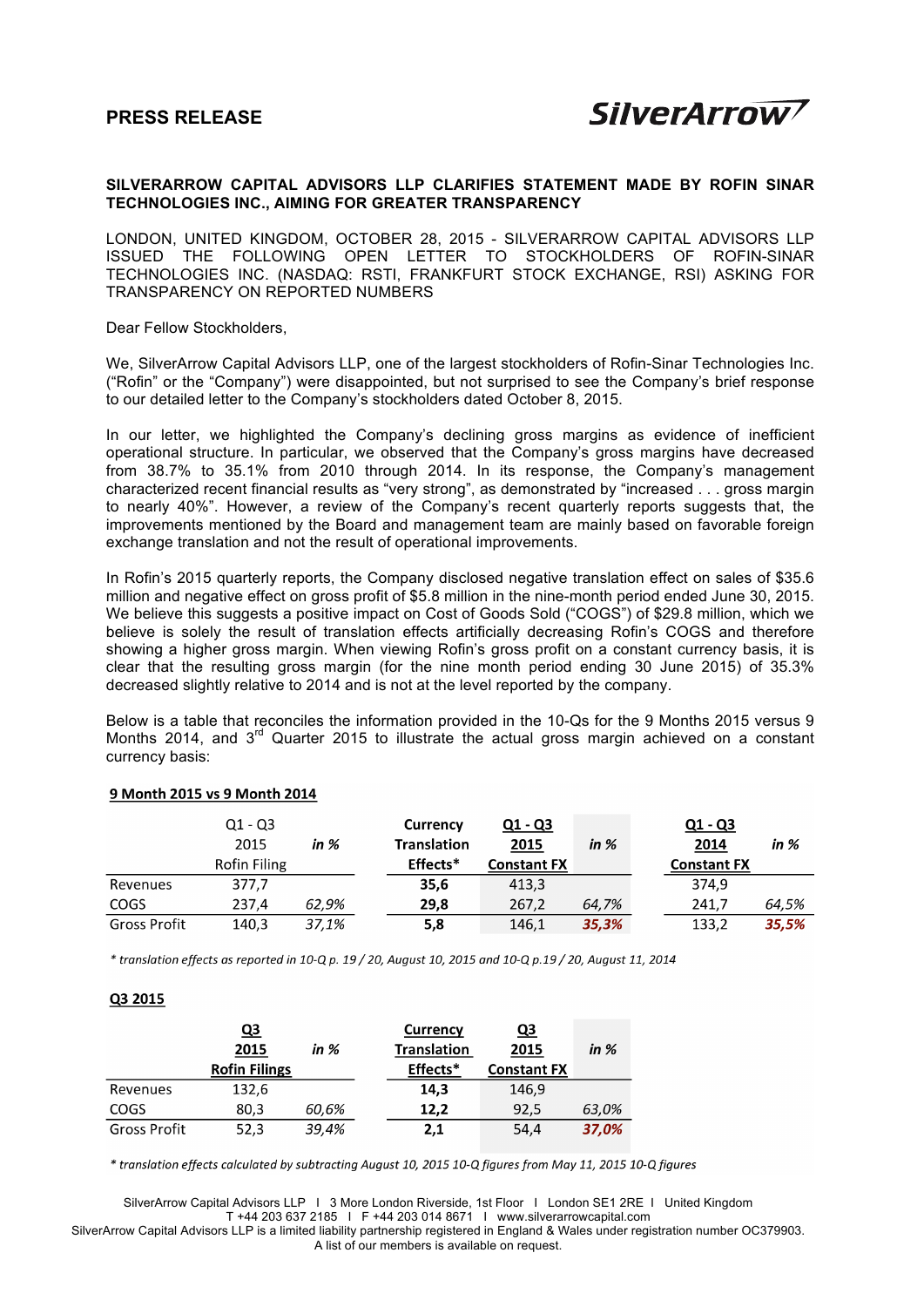# **PRESS RELEASE**



We feel this response further demonstrates that additional transparency and disclosure is necessary to allow stockholders to fully understand the performance of Rofin. Amongst other improvements, it would be useful for Rofin to provide more detailed information on Cost of Goods Sold ("COGS"), the largest line item in the Company's expenses, and related FX translation effects, in order to let stockholders clearly see how foreign currency translation effects have impacted this figure. This increased transparency will give shareholders a clear picture of the real operational improvements in the company.

We remain fully committed to ensuring we safeguard stockholder interests and would take any steps possible to help increase long term stockholder value. As previously stated, we are open to discussing any amicable settlement with Rofin that ensures stockholders are provided with a refreshed and reinvigorated Board of Directors. If you would like to meet with us or discuss our views on the Company in greater detail, please feel free to contact D.F. King & Co., Inc., which is assisting us, tollfree at (866) 796-7186, call collect at (212) 269-5550 or email fixrofin@dfking.com. In the meantime, we urge you to reach out to the Company and reinforce our request for new independent board members.

Best regards,

| Thomas Limberger | Robert Schimanko      |
|------------------|-----------------------|
| Partner and CEO  | Senior Advisory Board |

## **Additional Information and Where to Find It**

SilverArrow Capital Advisors LLP ("SilverArrow Advisors"), collectively with Thomas Limberger and Robert Schimanko, are potential participants in the solicitation of proxies from shareholders in connection with the 2016 Annual Meeting of Stockholders (the "Annual Meeting") of Rofin-Sinar Technologies, Inc. (the "Company"). SilverArrow Advisors intends to file a proxy statement (the "2016 Proxy Statement") with the Securities and Exchange Commission (the "SEC") in connection with the solicitation of proxies for the Annual Meeting. Information relating to potential participants is contained in Amendment No. 1 to the Schedule 13D relating to these potential participants, which was filed with the Securities and Exchange Commission on October 8, 2015.

Mr. Limberger, as the Chief Executive Officer of SilverArrow Advisors, may be deemed to beneficially own as of the date hereof an aggregate of 2,645,725 shares of the Company's common stock, representing approximately 9.38% of the Company's common stock. SilverArrow Advisors may be deemed to beneficially own as of the date hereof an aggregate of 2,645,725 shares of the Company's common stock, representing approximately 9.38% of the Company's common stock. Mr. Schimanko, as a director of Pluto Fund Limited, may be deemed to beneficially own as of the date hereof an aggregate of 186,120 shares of the Company's common stock, representing less than 1% of the Company's common stock. Additional information regarding such participants, including their direct or indirect interests, by security holdings or otherwise, will be included in the 2016 Proxy Statement and other relevant documents to be filed with the SEC in connection with the Annual Meeting.

Promptly after filing its definitive 2016 Proxy Statement with the SEC, SilverArrow Advisors intends to mail the definitive 2016 Proxy Statement and a proxy card pursuant to applicable SEC rules. **SHAREHOLDERS ARE URGED TO READ THE 2016 PROXY STATEMENT (INCLUDING ANY AMENDMENTS OR SUPPLEMENTS THERETO) AND ANY OTHER RELEVANT DOCUMENTS THAT THE COMPANY WILL FILE WITH THE SEC WHEN THEY BECOME AVAILABLE BECAUSE THEY WILL CONTAIN IMPORTANT INFORMATION**. Shareholders may obtain, free of charge, copies of the definitive 2016 Proxy Statement and any other documents filed by SilverArrow Advisors with respect to the Company with the SEC in connection with the Annual Meeting at the SEC's website (http://www.sec.gov) or by writing to SilverArrow Capital Advisors LLP, 3 More London Riverside, 1st Floor, London SE1 2RE, United Kingdom.